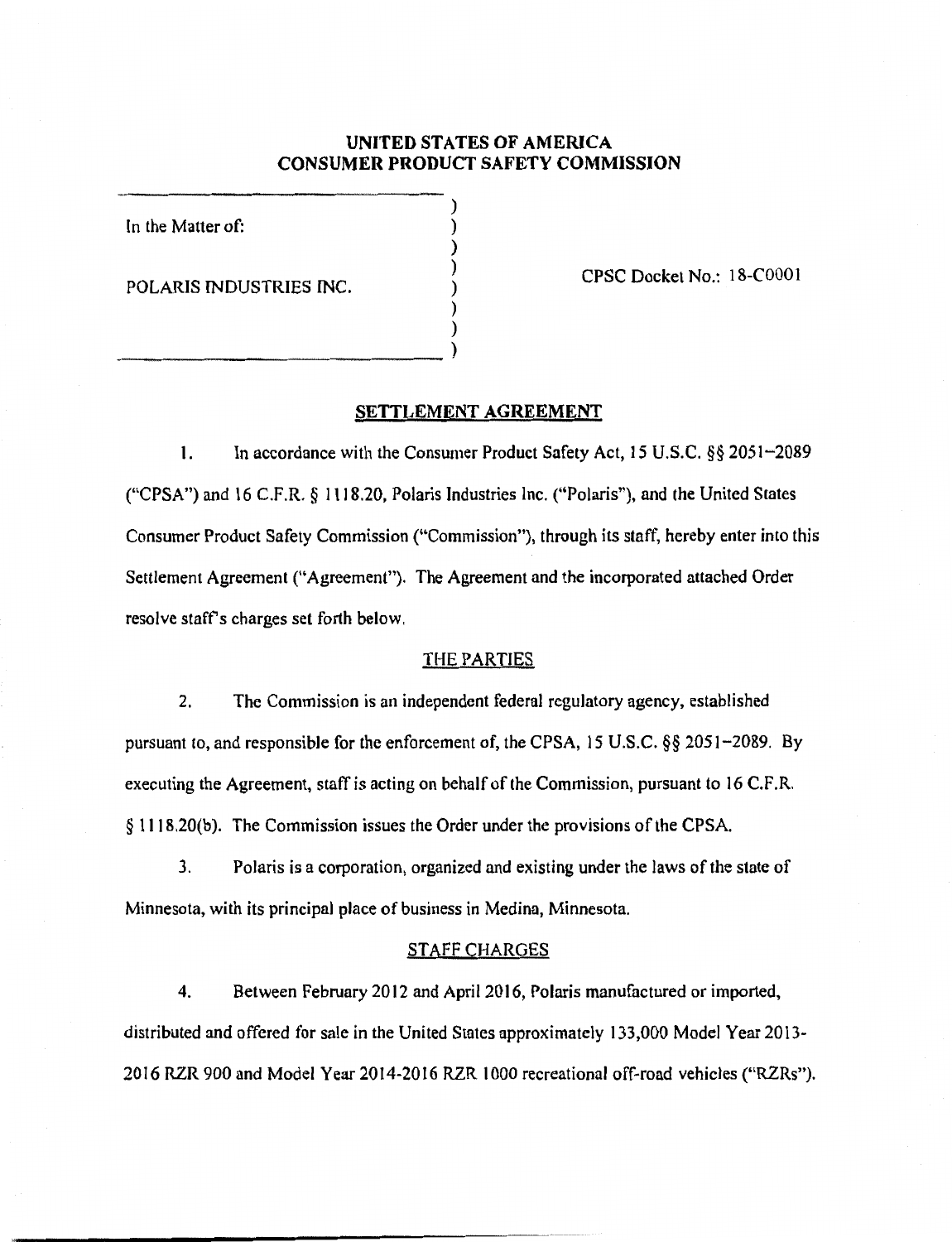*5.* Between April2013 and April2017, Polaris manufactured or imported, distributed and offered for sale approximately 93,500 Model Year 2014-2015 Ranger XP 900, XP 900 EPS and CREW 900 off-road vehicles ("Rangers").

6. The RZRs and Rangers (collectively, the "Vehicles") are "consumer products" that were "distribut[ed] in commerce," as those terms are defined or used in sections 3(a)(5) and (8) ofthe CPSA, 15 U.S.C. § 2052(a)(5) and (8). Polaris is a "manufacturer" of the Vehicles and imported the Vehicles, as such terms are defined in sections  $3(a)(9)$  and  $(11)$  of the CPSA, 15 U.S.C.  $\S$  2052(a)(9) and (11).

#### Violation ofCPSA Section 19(a)(4)

## Staff Charges Regarding RZR 900s and 1 OOOs

7. The RZRs contained one or more defects which could create a substantial product hazard and create an unreasonable risk of serious injury or death because the RZRs could catch fire while consumers were driving, posing fire and bum hazards to drivers and passengers.

8. Despite information that reasonably supported the conclusion that the RZRs contained one or more defects that could create a substantial product hazard or create an unreasonable risk of serious injury or death, Polaris did not immediately report to CPSC.

9. Instead, Polaris filed a Full Report concerning the tire risk associated with MY 2014 to MY 2016 RZRs on February 19, 2016. By that time, Polaris reported that it had received reports of 150 fires on MY 14-MY 16 RZRs that had resulted in the death of a IS-yearold passenger from a rollover that resulted in a fire, 1 1 reports of bum injuries, and a fire that burned ten acres of land.

10. Polaris and the CPSC announced a recall of 133,000 MY 13-16 RZRs on April I 9, 2016, because the RZRs could catch fire while consumers were driving, posing fire and bum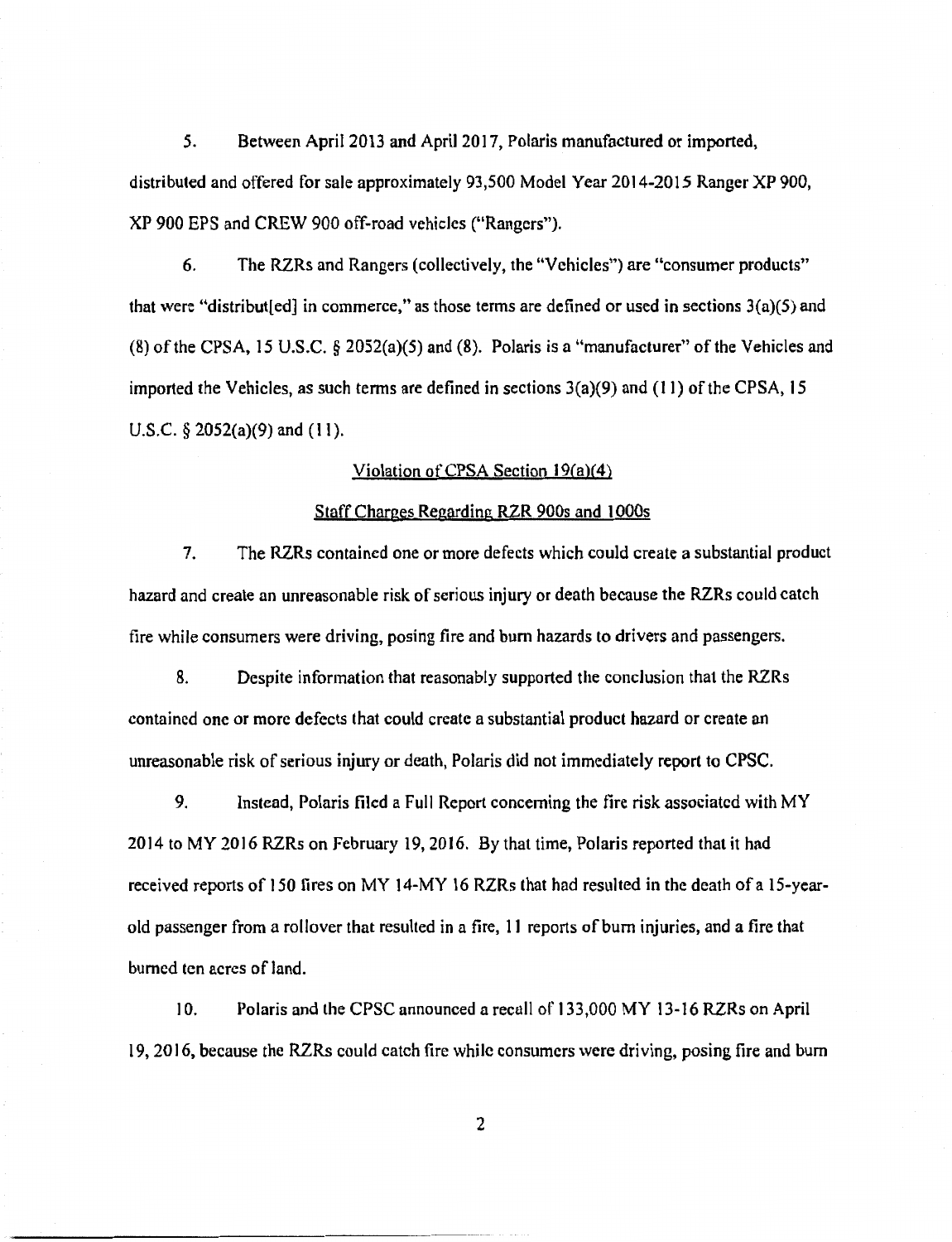hazards to drivers and passengers. The repair remedy offered to consumers for this recall differed from the repair remedy offered for an earlier recall, jointly announced by Polaris and CPSC in October 2015 on MY 15 RZR 900s and I OOOs, involving a pinched fuel tank vent line. By the time Polaris announced the April 2016 recall, it had received more than 160 reports of fires in MY 13-16 RZRs, including the fatality previously reported to CPSC and 19 reports of injuries, including first, second and third degree burns.

#### Staff Charges Regarding Ranger 900s

11. The Rangers contained a defect which could create a substantial product hazard and create an unreasonable risk of serious injury or death because the heat shield could fall off the vehicle, posing fire and bum hazards to riders.

12. Between December 2013 and July 2016, Polaris received 36 reports of fires associated with the MY 14 Rangers, including two incidents that resulted in minor burns to consumers. Polaris also implemented design changes to increase the attachment screw length and require the attachment screws to be fastened to a steel frame member to prevent the heat shields from becoming loose and falling off. *The* first design change was implemented on MY 15 Rangers and the latter on MY 16 Rangers.

13. Despite information that reasonably supported the conclusion that the MY 14 Rangers contained a defect that could create a substantial product hazard or created an unreasonable risk of serious injury or death, Polaris did not immediately report to CPSC.

14. Instead, Polaris tiled a Full Report on the MY 14 Rangers with the Commission, under 15 U.S.C. § 2064(b), on July 12, 2016.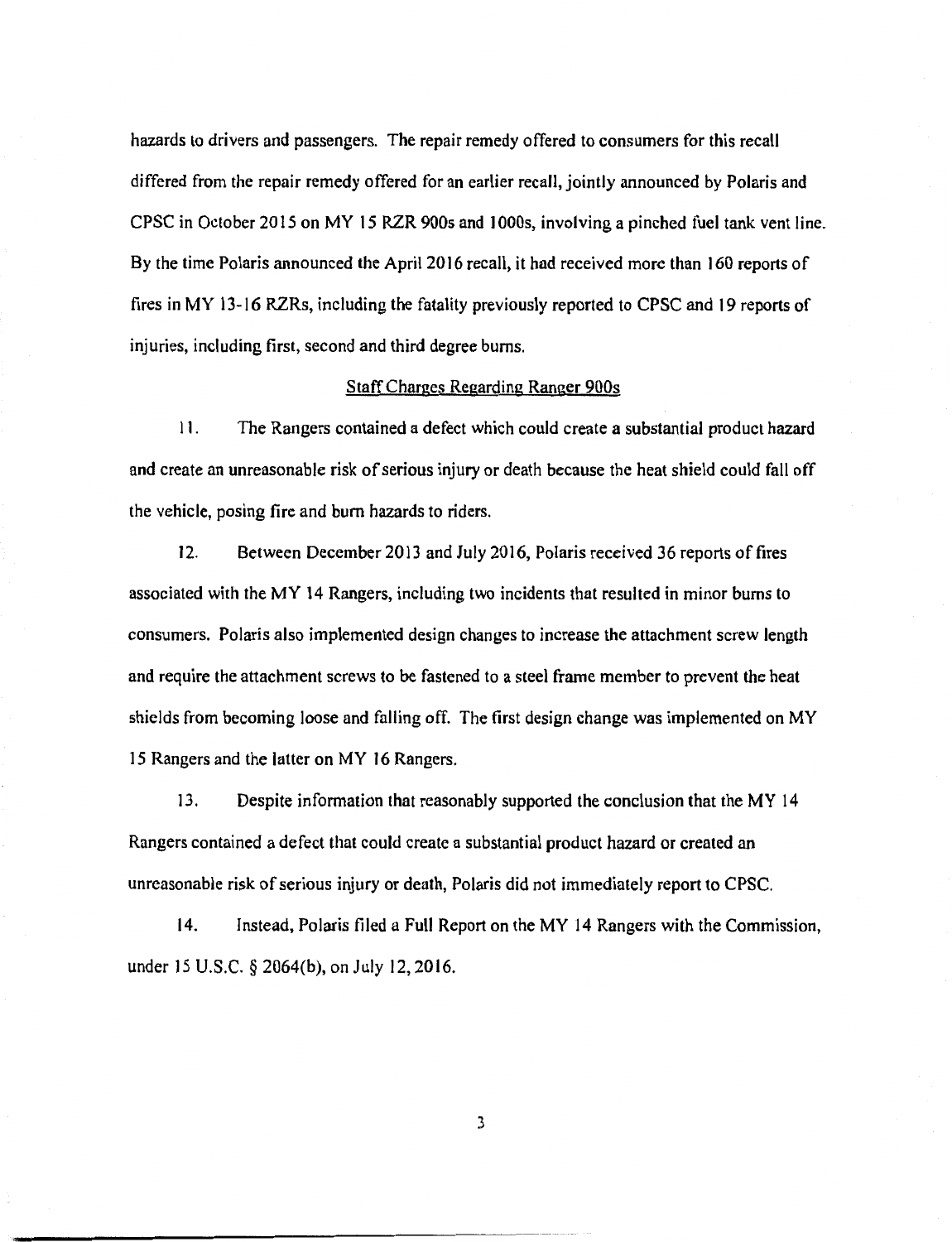15. Polaris and the Commission jointly announced a recall of 42,500 MY 14 Rangers on September IS, 2016 ("First Ranger Recall") because the heat shields could fall off the vehicle, posing fire and bum hazards to riders.

16. Subsequent to the First Ranger Recall, Polaris received reports of heat shields coming loose or falling off on the MY 15 Ranger, including two reports of fire. Polaris did not immediately report this information to CPSC.

17. Instead, Polaris filed a Full Report on MY 15 Ranger 900s in March 2017, when the number of heat shield incidents on Rangers had reached 10, including five reports of fires. Polaris and CPSC jointly announced a recall of the MY 15 Rangers on April 13, 2017.

## Staff Charges of Failure to Report Immediately

18. Despite having information reasonably supporting the conclusion that the Vehicles contained a defect or created an unreasonable risk of serious injury, Polaris did not notify the Commission immediately of such defect or risk, as required by sections  $15(b)(3)$  and (4) of the CPSA, 15 U.S.C.  $\frac{82064(b)(3)}{3}$  and (4), in violation of section 19(a)(4) of the CPSA, 15 U.S.C. § 2068(a)(4).

19. Because the information in Polaris' possession about the Vehicles constituted actual and presumed knowledge, Polaris knowingly violated section  $19(a)(4)$  of the CPSA, 15 U.S.C. § 2068(a)(4), as the term "knowingly" is defined in section 20(d) of the CPSA, 15 U.S.C. § 2069(d).

20. Pursuant to section 20 of the CPSA, 15 U.S.C. § 2069, Polaris is subject to civil penalties for its knowing violation of section  $19(a)(4)$  of the CPSA, 15 U.S.C. § 2068(a)(4).

#### RESPONSE OF POLARIS

21. Polaris conducted reasonable, expeditious, and diligent investigations into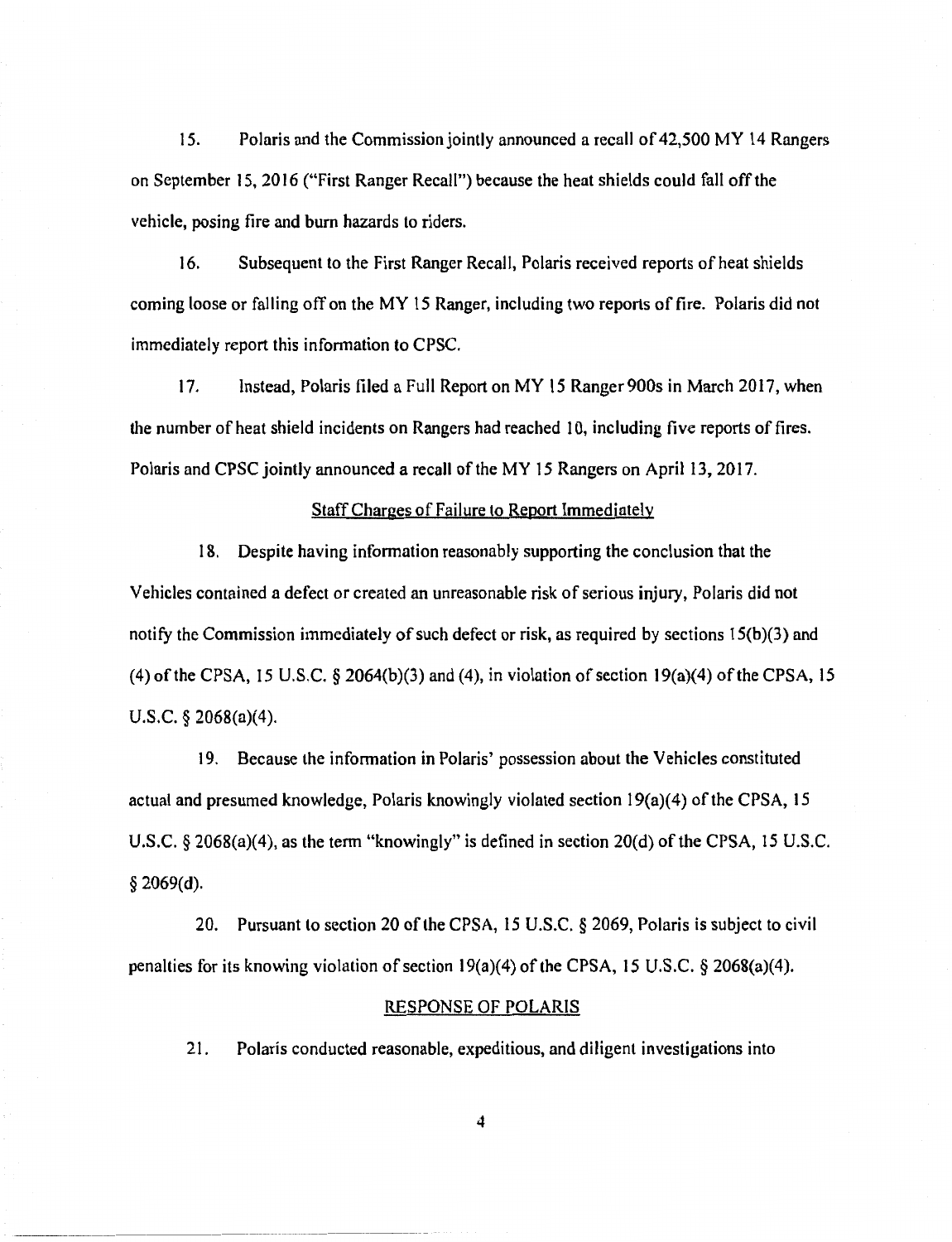the reports of thennal events relating to the RZR and Ranger Vehicles. The RZR and Ranger Vehicles are four-wheel vehicles that have automotive-style controls and seating. Particularly in gasoline-powered vehicles, tires and other thermal events are notoriously difficult to evaluate and often do not allow for, and in fact impede, the prompt identification of root causes. Fires can, and do, occur in gasoline-powered vehicles for reasons unrelated to any potential defect in the vehicles. The causes of the fires varied. Polaris identified these causes over time in the course of its investigations. The issues involved in the RZR recall announced on April 19, 2016 were unrelated to an earlier recall, jointly announced in October 2015 on MY 2015 RZR 900s and 1000s, involving a pinched fuel tank vent line. Many of the RZR incidents received attention in the public media.

22. The signing of this Agreement does not constitute an admission by Polaris of the staff's charges in paragraphs 4 through 20, including, but not limited to, the charges that (a) the Vehicles contained defects that could create a substantial product hazard and created an unreasonable risk of serious injury; (b) Polaris failed to notify the Commission in a timely manner, in accordance with sections  $15(b)(3)$  and (4) of the CPSA, 15 U.S.C. §§ 2064(b)(3) and (4); (c) Polaris failed to furnish information as required by sections  $15(b)(3)$  and (4) of the CPSA, 15 U.S.C.  $\S$  2064(b)(3) and (4), in violation of section 19(a)(4) of the CPSA, 15 U.S.C. § 2068(a)(4); and (d) there was any "knowing" violation of the CPSA as that term is defined in section 20(d) of the CPSA, 15 U.S.C. § 2069(d).

23. The voluntary recalls of the RZR and Ranger Vehicles, as well as the voluntary section 15(b) reporting, by Polaris were conducted out of an abundance of caution and without Polaris having determined or concluded that the RZR Vehicles or Ranger Vehicles contained a defect or posed an unreasonable risk of serious injury.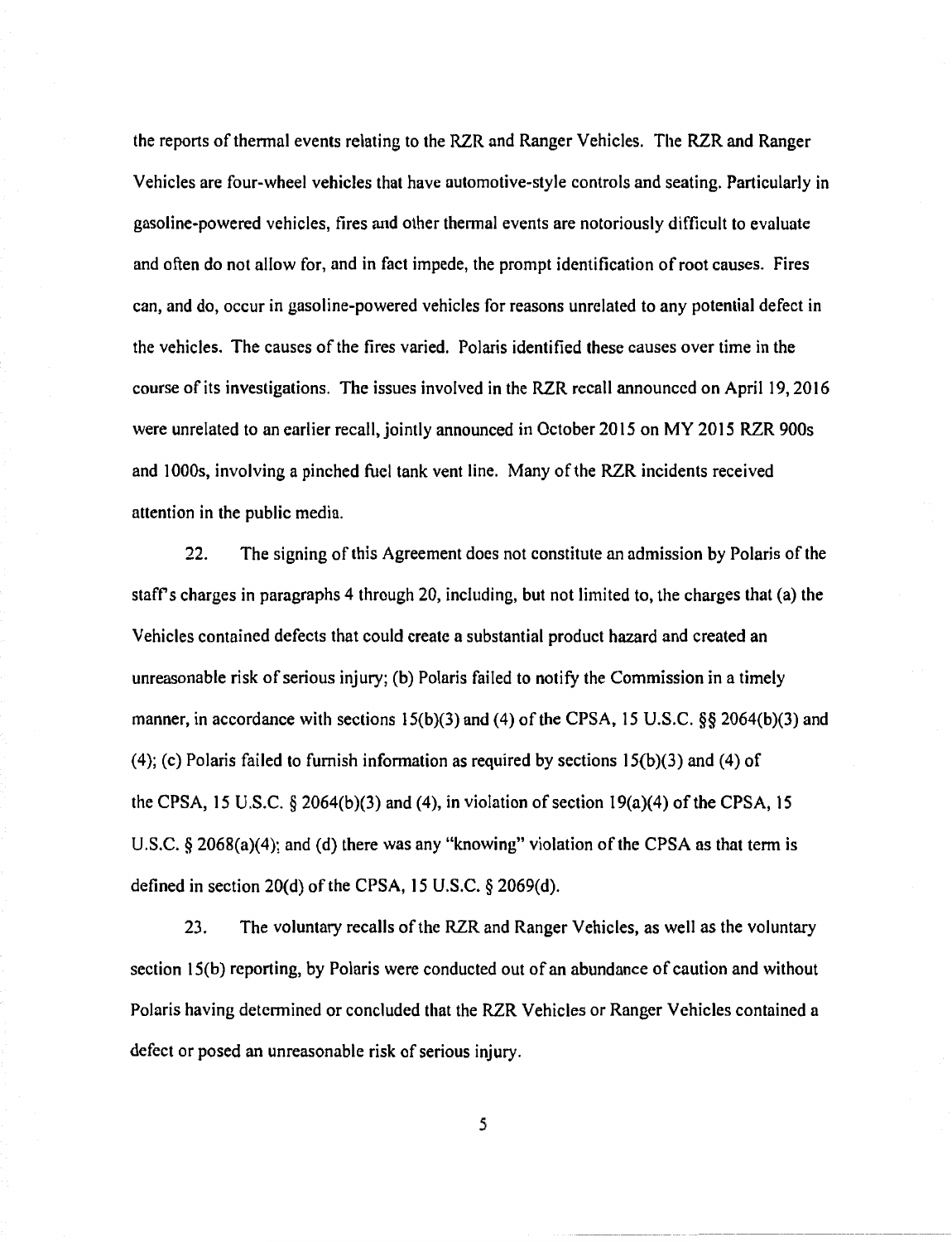24. Polaris enters this Agreement to settle this matter without the delay and unnecessary expense of litigation.

## AGREEMENT OF THE PARTIES

25. Under the CPSA, the Commission has jurisdiction over the matter involving the Vehicles and over Polaris.

26. The parties enter into the Agreement for settlement purposes only. The Agreement does not constitute an admission by Polaris or a determination by the Commission that Polaris violated the CPSA's reporting requirements.

27. In settlement of staff's charges of violations of the CPSA, 15 U.S.C.  $\S 2068(a)(4)$ , and to avoid the cost, distraction, delay, uncertainty, and inconvenience of protracted litigation or other proceedings, Polaris shall pay a civil penalty in the amount of twenty seven million, two hundred and fifty thousand dollars (\$27,250,000) within thirty (30) calendar days after receiving service of the Commission's final Order accepting the Agreement. All payments to be made under the Agreement shall constitute debts owing to the United States and shall be made by electronic wire transfer to the United States via http://www.pay.gov, for allocation to, and credit against, the payment obligations of Polaris under this Agreement. Failure to make such payment by the date specified in the Commission's final Order shall constitute Default.

28. All unpaid amounts, if any, due and owing under the Agreement, shall constitute a debt due and immediately owing by Polaris to the United States, and interest shall accrue and be paid by Polaris at the federal legal rate of interest set forth at 28 U.S.C. § 1961 (a) and (b) from the date of Default, until all amounts due have been paid in full (hereinafter "Default Payment Amount" and "Default Interest Balance"). Polaris shall consent to a Consent Judgment in the amount of the Default Payment Amount and Default Interest Balance, and the United States, at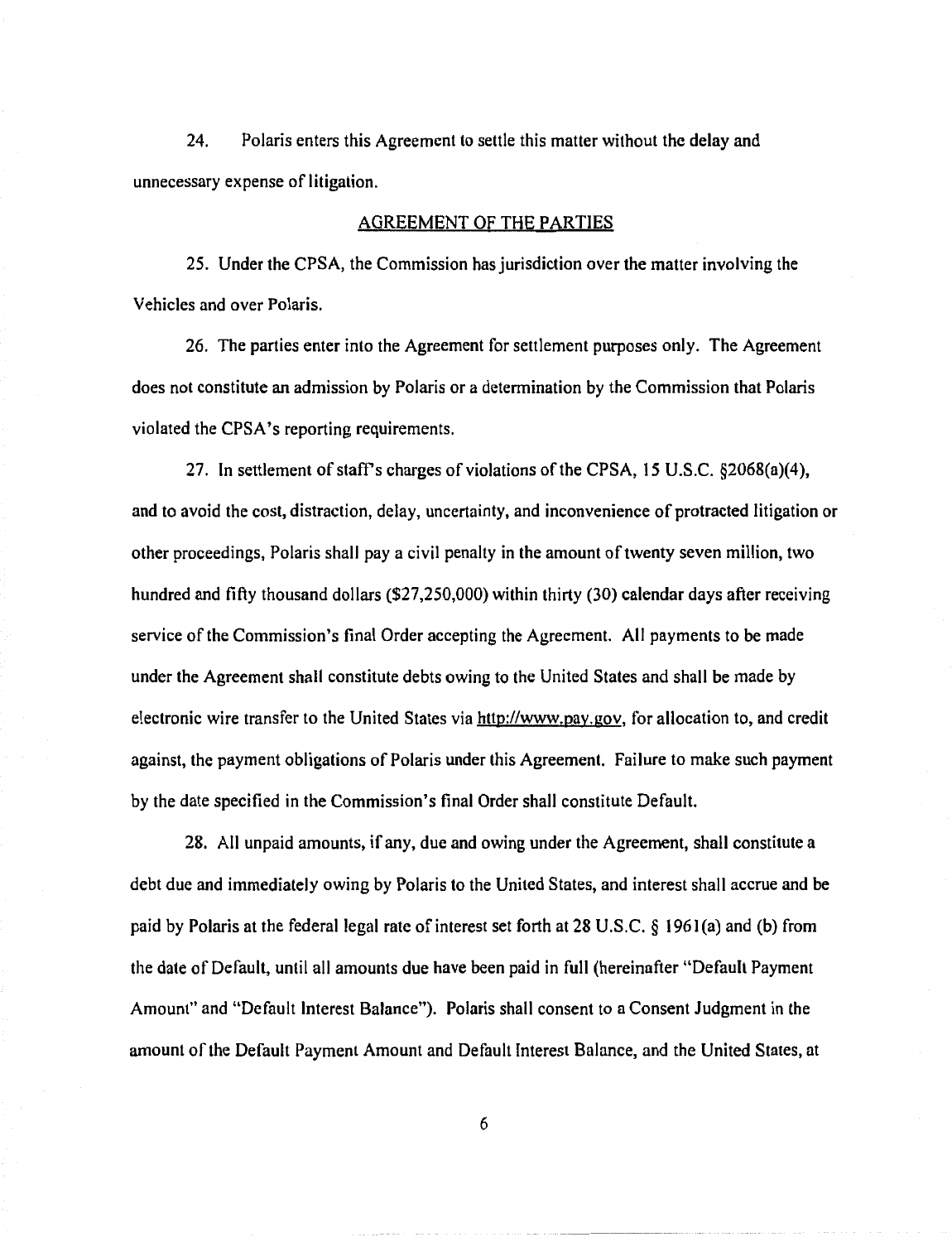its sole option, may collect the entire Default Payment Amount and Default Interest Balance, or exercise any other rights granted by law or in equity, including, but not limited to, referring such matters for private collection, and Polaris agrees not to contest, and hereby waives and discharges any defenses to, any collection action undertaken by the United States, or its agents or contractors, pursuant to this paragraph. Polaris shall pay the United States all reasonable costs of collection and enforcement under this paragraph, respectively, including reasonable attorney's fees and expenses.

29. After staff receives this Agreement executed on behalf of Polaris, staff shall promptly submit the Agreement to the Commission for provisional acceptance. Promptly following provisional acceptance of the Agreement by the Commission, the Agreement shall be placed on the public record and published in the *Federal Register,* in accordance with the procedures set forth in 16 C.F.R. § 1118.20(e). If the Commission does not receive any written request not to accept the Agreement within fifteen (15) calendar days, the Agreement shall be deemed finally accepted on the  $16<sup>th</sup>$  calendar day after the date the Agreement is published in the *Federal Register,* in accordance with 16 C.F.R. § 1118.20(f).

30. This Agreement is conditioned upon, and subject to, the Commission's final acceptance, as set forth above, and it is subject to the provisions of 16 C.F.R.  $\S$  1118.20(h). Upon the later of: (i) Commission's final acceptance of this Agreement and service of the accepted Agreement upon Polaris, and (ii) the date of issuance of the final Order, this Agreement shall be in full force and effect, and shall be binding upon the parties.

31. Effective upon the later of: (i) the Commission's final acceptance of the Agreement and service of the accepted Agreement upon Polaris and (ii) the date of issuance of the final Order, for good and valuable consideration, Polaris hereby expressly and irrevocably waives and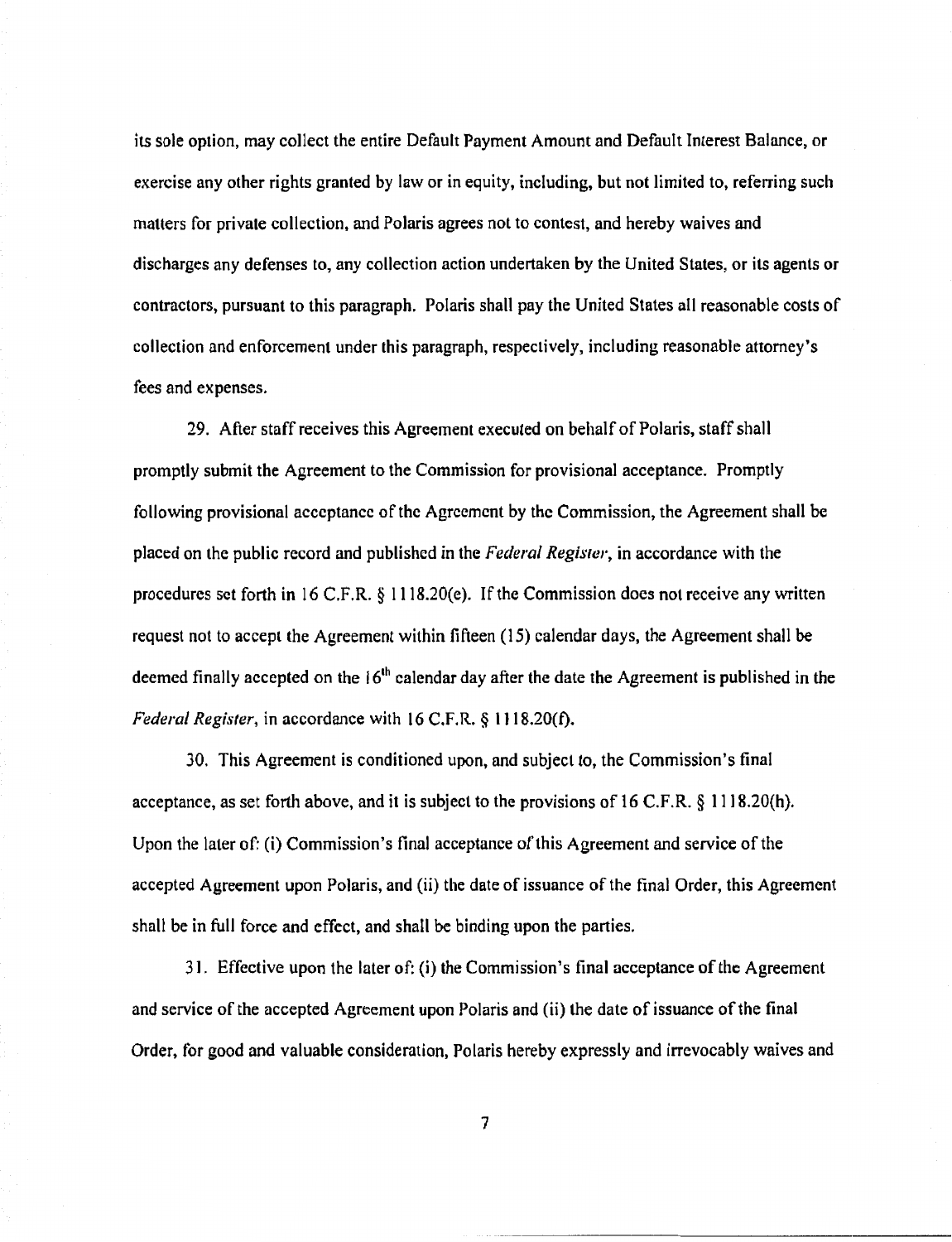agrees not to assert any past, present, or future rights to the following, in connection with the matter described in this Agreement: (i) an administrative or judicial hearing; (ii) judicial review or other challenge or contest of the Commission's actions; (iii) a determination by the Commission of whether Polaris failed to comply with the CPSA and the underlying regulations; (iv) a statement of findings of fact and conclusions of law; and (v) any claims under the Equal Access to Justice Act.

32. After receipt of the payment set forth in paragraph 27 above, the Commission releases and agrees that it will not seek civil penalties from Polaris, including its current and former directors, officers, employees, successors and assigns, for any violation of section 19(a)(4) of the CPSA, 15 U.S.C. § 2068(a)(4), regarding a hazard or defect reported in connection with a model year vehicle for which Polaris, as of June 29, 2017, had submitted an Initial or Full Report under CPSA section 15(b), 15 U.S.C. §2064(b), and 16 C.F.R. § 1115.13(c) and (d). This paragraph does not relieve Polaris from the continuing duty to report to the Commission any new, additional or different information as required by CPSA section 15(b), 15 U.S.C. § 2064(b), and the regulations at 16 C.F.R. Part 1115.

33. Polaris represents and warrants that the information supplied by Polaris to the Commission in connection with the matters addressed in the Agreement was, at the time provided to the Commission, full, complete and accurate, to the best of Polaris' knowledge.

34. Polaris shall maintain a compliance program designed to ensure compliance with the CPSA with respect to any consumer product imported, manufactured, distributed or sold by Polaris, and which shall contain the following elements: (i) written standards, policies and procedures, including those designed to ensure that information that may relate to or impact CPSA compliance is conveyed effectively to personnel responsible for CPSA compliance,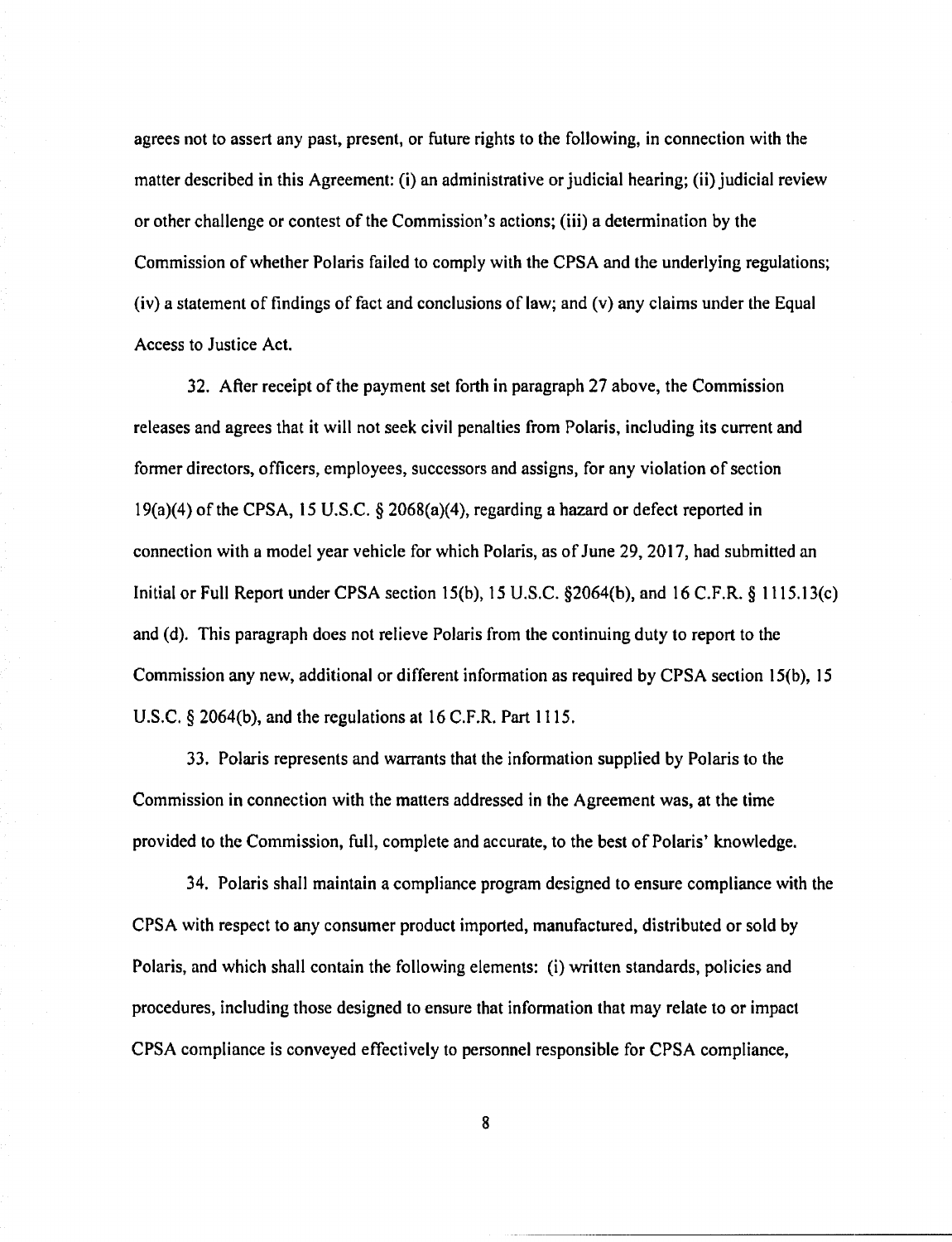whether or not an injury is referenced; (ii) a mechanism for confidential employee reporting of compliance-related questions or concerns to either a compliance officer or to another senior manager with authority to act as necessary; (iii) effective communication of company compliance-related policies and procedures regarding the CPSA to all applicable employees through training programs or otherwise; (iv) Polaris' senior management responsibility for, and general board oversight of, CPSA compliance; and (v) retention of all CPSA compliance-related records for at least five (5) years, and availability of such records to staff upon request.

35. Polaris shall maintain and enforce a system of internal controls and procedures designed to ensure that, with respect to all consumer products imported, manufactured, distributed or sold by Polaris: (i) information required to be disclosed by Polaris to the Commission is recorded, processed and reported in accordance with applicable law; (ii) all reporting made to the Commission is timely, truthful, complete, accurate and in accordance with applicable law; and (iii) prompt disclosure is made to Polaris' management of any significant deficiencies or material weaknesses in the design or operation of such internal controls that are reasonably likely to affect adversely, in any material respect, Polaris' ability to record, process and report to the Commission in accordance with applicable law.

36. Upon reasonable request of staff, Polaris shall provide written documentation of its internal controls and procedures, including, but not limited to, the effective dates of the procedures and improvements thereto. Polaris shall cooperate fully and truthfully with staff and shall make available all non-privileged infonnation and materials, and personnel deemed necessary by staff to evaluate Polaris' compliance with the terms of the Agreement.

37. The parties acknowledge and agree that the Commission may publicize the terms of the Agreement and the Order.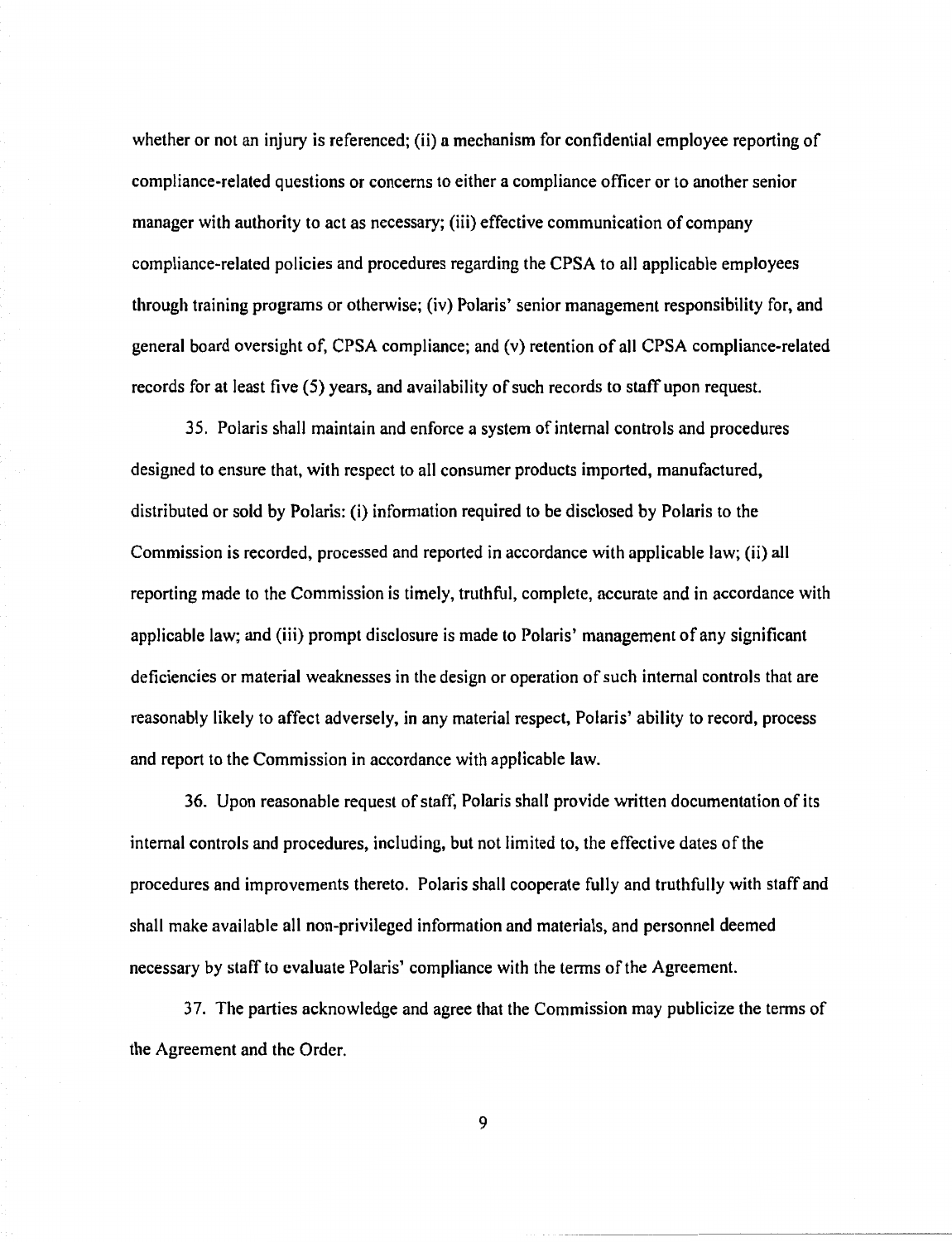38. Polaris represents that the Agreement: (i) is entered into freely and voluntarily, without any degree of duress or compulsion whatsoever; (ii) has been duly authorized; and (iii) constitutes the valid and binding obligation of Polaris, enforceable against Polaris in accordance with its terms. Polaris will not directly or indirectly receive any reimbursement, indemnification, insurance-related payment, or other payment in connection with the civil penalty to be paid by Polaris pursuant to the Agreement and Order. The individuals signing the Agreement on behalf of Polaris represent and warrant that they are duly authorized by Polaris to execute the Agreement.

39. The signatories represent that they are authorized to execute this Agreement.

40. The Agreement is governed by the laws of the United States.

41. The Agreement and the Order shall apply to, and be binding upon, Polaris and each of its successors, transferees, and assigns; and a violation of the Agreement or Order may subject Polaris, and each of its successors, transferees, and assigns, to appropriate legal action.

42. The Agreement and the Order constitute the complete agreement between the parties on the subject matter contained therein.

43. The Agreement may be used in interpreting the Order. Understandings, agreements, representations, or interpretations apart from those contained in the Agreement and the Order may not be used to vary or contradict their terms. For purposes of construction, the Agreement shall be deemed to have been drafted by both of the parties and shall not, therefore, be construed against any party, for that reason, in any subsequent dispute.

44. The Agreement may not be waived, amended, modified, or otherwise altered, except as in accordance with the provisions of 16 C.F.R. § 1118.20(h). The Agreement may be executed in counterparts.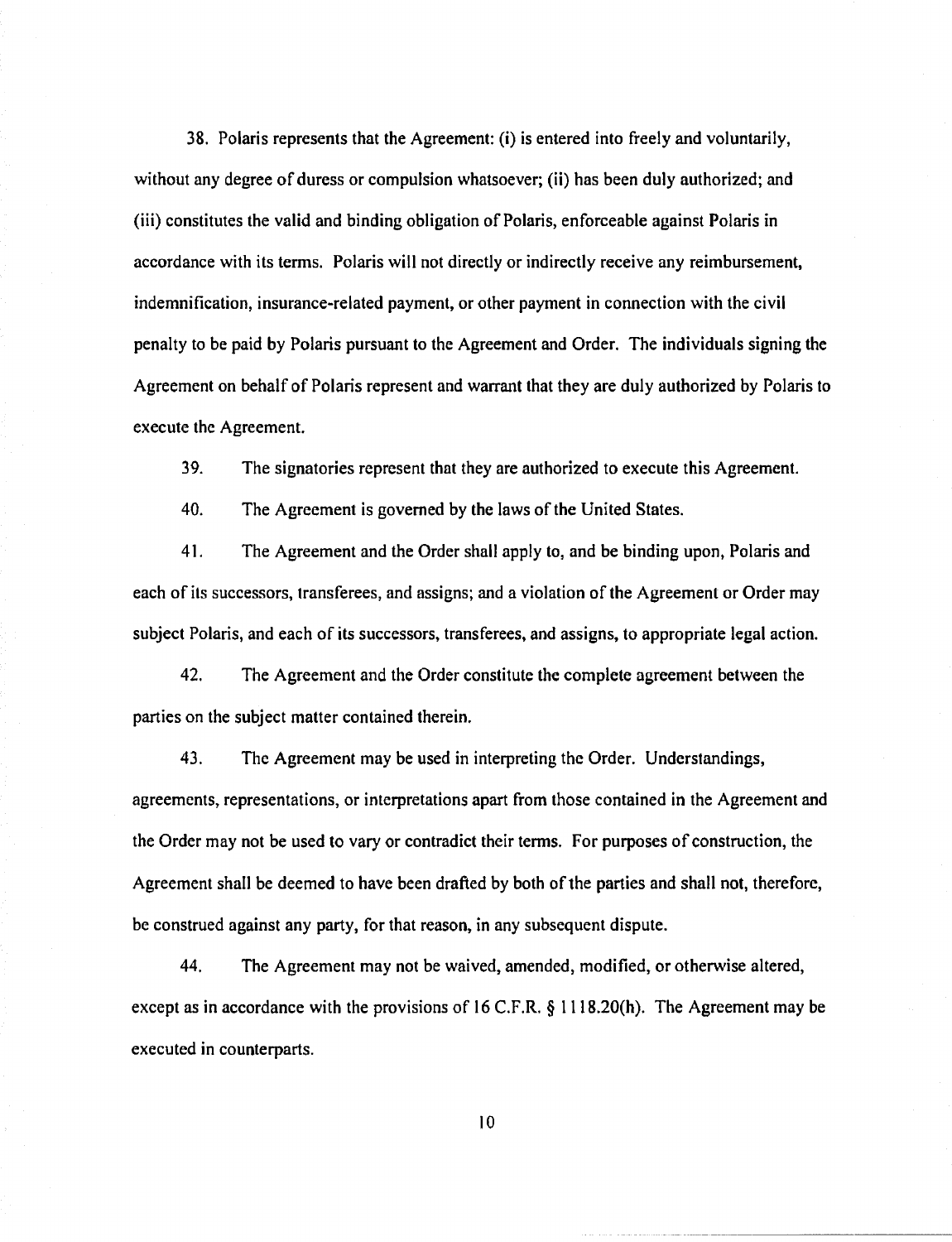45. If any provision of the Agreement or the Order is held to be illegal, invalid, or unenforceable under present or future laws effective during the terms of the Agreement and the Order, such provision shall be fully severable. The balance of the Agreement and the Order shall remain in full force and effect, unless the Commission and Polaris agree in writing that severing the provision materially affects the purpose of the Agreement and the Order.

#### POLARIS INDUSTRIES INC.

 $Dated: \frac{1}{\sqrt{(\frac{C_1}{B_1})^2}}$ By: WWW ASSINGS INC.  $\Xi\overline{\omega_{\gamma}}$ 

Vice President, General Counsel, Compliance Officer and Secretary<br>POLARIS INDUSTRIES INC.

Dated: Warch 16, 2018

Erika Z. Jones

Counsel to Polaris Industries Inc.

U.S. CONSUMER PRODUCT SAFETY **COMMISSION** 

Patricia Hanz General Counsel

Dated: *Mauh 16, 2018* Mary B Murphy<br>Mary B Murphy<br>Assistant Genera

Dated: March 16,2018

Assistant General Counsel

Daniel R. Vice Trial Attorney Division of Compliance Office of the General Counsel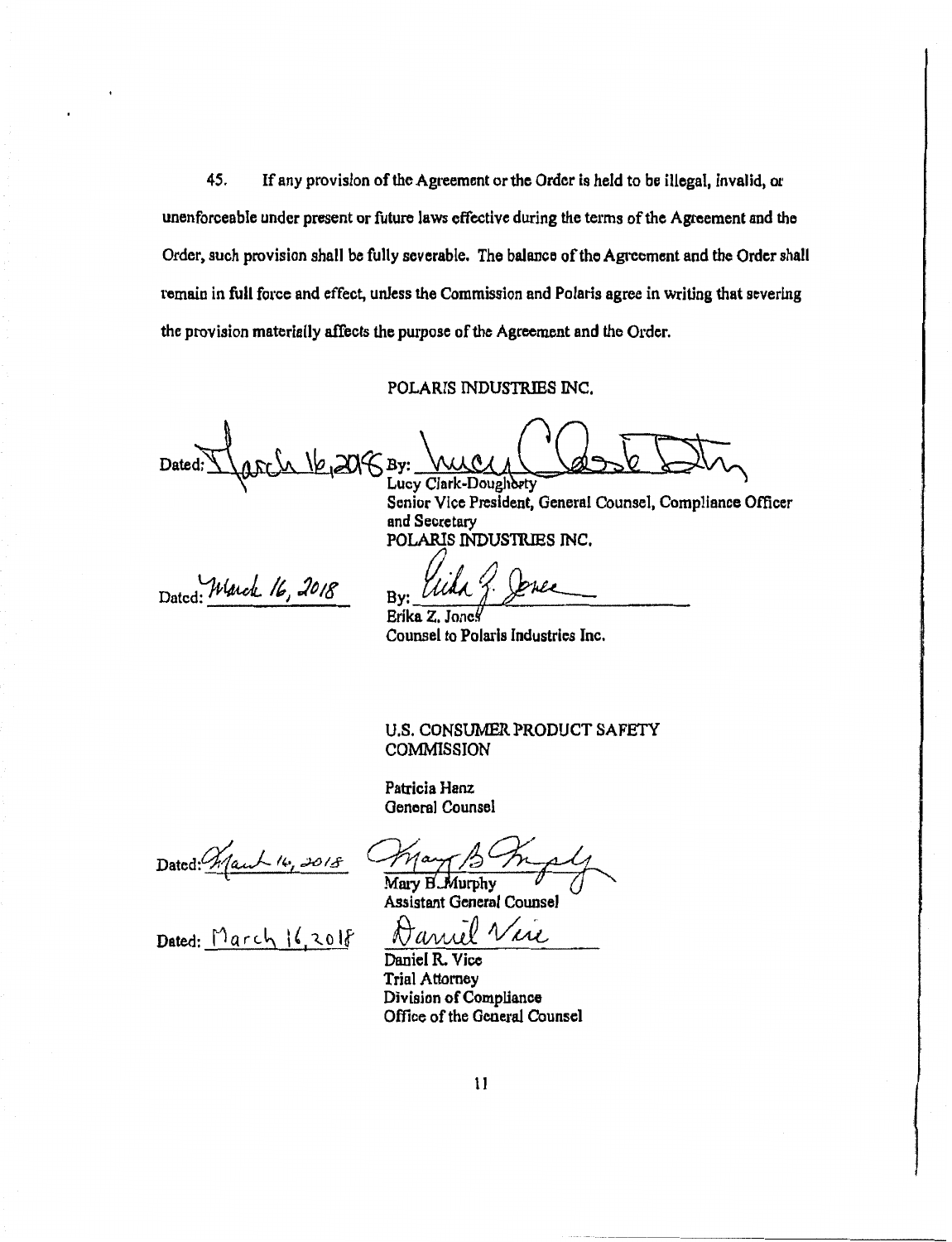## UNITED STATES OF AMERICA CONSUMER PRODUCT SAFETY COMMISSION

) ) ) ) ) )

In the Matter of:

POLARIS INDUSTRIES, INC.

) and the contract of  $\overline{\mathcal{L}}$ 

CPSC Docket No.: 18-COOOl

# **ORDER**

Upon consideration of the Settlement Agreement entered into between Polaris Industries Inc. ("Polaris"), and the U.S. Consumer Product Safety Commission ("Commission"), and the Commission having jurisdiction over the subject matter and over Polaris, and it appearing that the Settlement Agreement and the Order are in the public interest, it is:

ORDERED that the Settlement Agreement be, and is, hereby, accepted; and it is

FURTHER ORDERED that Polaris shall comply with the terms of the Settlement Agreement and shall pay a civil penalty in the amount of twenty seven million, two hundred and fifty thousand dollars (\$27,250,000), within thirty (30) days after service of the Commission's final Order accepting the Settlement Agreement. The payment shall be made by electronic wire transfer to the Commission via: http://www.pay.gov. Upon the failure of Polaris to make the foregoing payment when due, interest on the unpaid amount shall accrue and be paid by Polaris at the federal legal rate of interest set forth at 28 U.S.C. § 196l(a) and (b). If Polaris fails to make such payment or to comply in full with any other provision of the Settlement Agreement, such conduct will be considered a violation of the Settlement Agreement and Order.

l